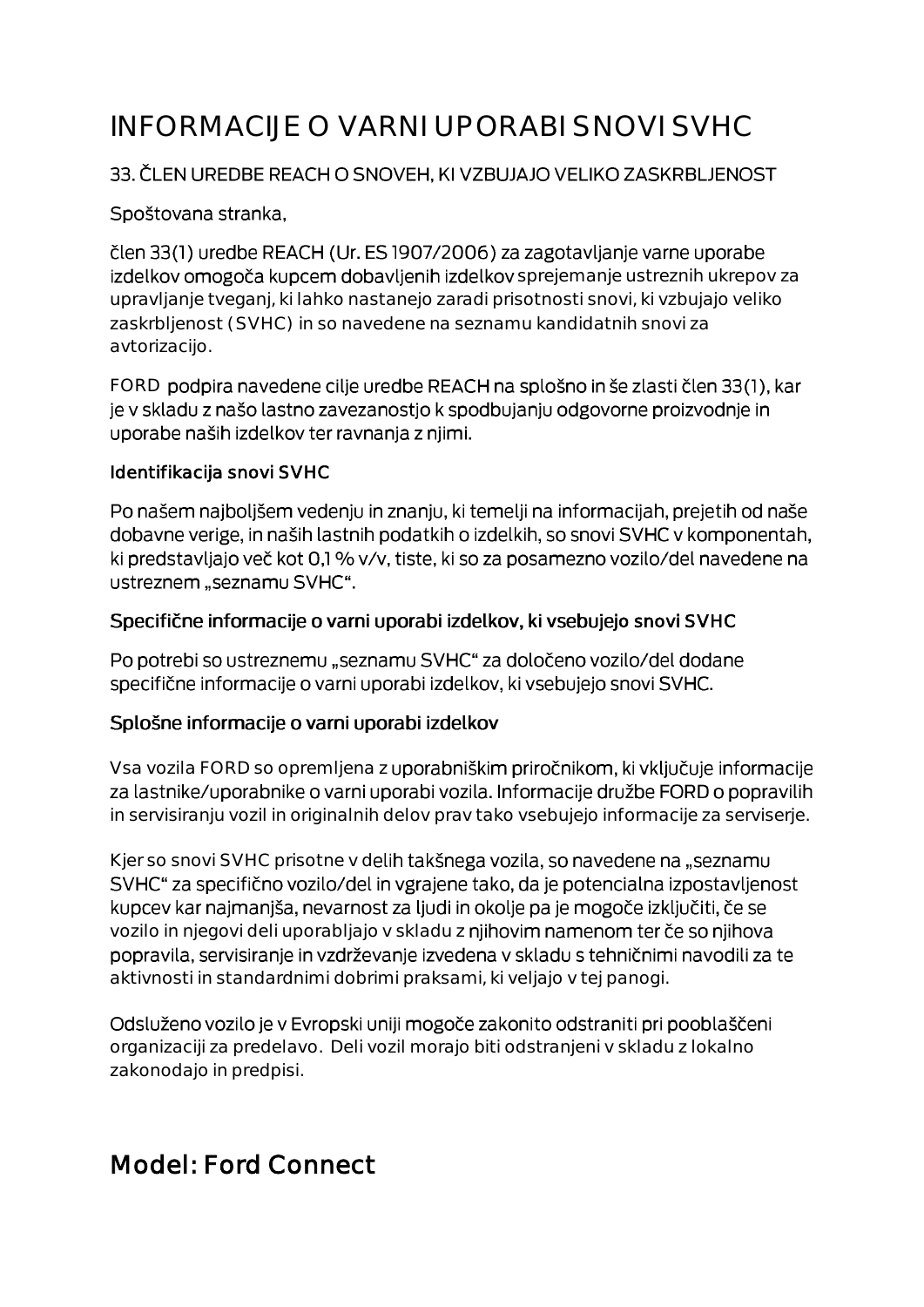## Seznam SVHC na podlagi seznama kandidatnih snovi ECHA, ki velja od 1. januar 2022

# Specifične informacije o varni uporabi izdelkov, ki vsebujejo snovi SVHC

Specifične informacije o varni uporabi niso potrebne - upoštevajte splošne informacije o varni uporabi izdelkov.

| <b>Commodity</b>                                                        | <b>REACH SVHCs</b>                                                 |
|-------------------------------------------------------------------------|--------------------------------------------------------------------|
| <b>A/C Compressor</b>                                                   | Diboron-trioxide[1303-86-2]                                        |
|                                                                         | Lead[7439-92-1]                                                    |
| A/C Lines, Receiver Drier and                                           | Lead[7439-92-1]                                                    |
| <b>Accumulator</b>                                                      |                                                                    |
| <b>ABS/ESC Module</b>                                                   | Lead[7439-92-1]                                                    |
| <b>Accessories</b>                                                      | 1,2-Dimethoxyethane[110-71-4]                                      |
|                                                                         | C,C'-azodi(formamide)[123-77-3]                                    |
|                                                                         | Lead[7439-92-1]                                                    |
| <b>Active Grille Shutter</b>                                            | Lead[7439-92-1]                                                    |
| <b>Adaptive Cruise Control</b>                                          | Lead[7439-92-1]                                                    |
| AIS - Air Cleaner and Low Pressure                                      | Lead[7439-92-1]                                                    |
| <b>Ducts</b>                                                            |                                                                    |
| <b>Alternator</b>                                                       | Lead[7439-92-1]                                                    |
| Antenna                                                                 | Lead[7439-92-1]                                                    |
| Appliques (Pillar, Decklid, Roof)                                       | Lead[7439-92-1]                                                    |
| <b>Audio and Navigation Head Units</b>                                  | Lead[7439-92-1]                                                    |
| <b>Badges</b>                                                           | Tris(nonylphenyl)phosphite[26523-78-4]                             |
| <b>Battery</b>                                                          | Lead[7439-92-1]                                                    |
| <b>Body Structure - Dash and Cowl</b>                                   | C,C'-azodi(formamide)[123-77-3]                                    |
| <b>Body Structure - Die-Cut Sealers</b>                                 | 2-(2H-Benzotriazol-2-yl)-4,6-ditertpentylphenol[25973-<br>$55-1$ ] |
| <b>Body Structure - Floor Pan - Front</b><br><b>Floor and Side Sill</b> | 2-(2H-Benzotriazol-2-yl)-4,6-ditertpentylphenol[25973-<br>$55-1$ ] |
|                                                                         | Lead[7439-92-1]                                                    |
|                                                                         | Refractory ceramic fibres[142844-00-6]                             |
| Body Structure - Floor Pan - Rear Floor                                 | Lead[7439-92-1]                                                    |
| <b>Body Structure - Package Tray</b>                                    | Lead[7439-92-1]                                                    |
| <b>Brake Actuation</b>                                                  | C,C'-azodi(formamide)[123-77-3]                                    |
|                                                                         | Lead[7439-92-1]                                                    |
| <b>Brake Tubes and Hoses</b>                                            | Lead[7439-92-1]                                                    |
| <b>Brakes - Caliper &amp; Anchor Brkt Assy</b><br>(Front, Rear)         | 2-Methylimidazole[693-98-1]                                        |
|                                                                         | Lead[7439-92-1]                                                    |
| <b>CHMSL</b>                                                            | Lead[7439-92-1]                                                    |
| <b>Combined Sensing Module</b>                                          | Lead[7439-92-1]                                                    |
| <b>Control Arm and Bushing Assembly</b>                                 | Imidazolidine-2-thione[96-45-7]                                    |
|                                                                         | Lead[7439-92-1]                                                    |
| <b>Cooling Fans</b>                                                     | Lead[7439-92-1]                                                    |
| <b>Cooling Hoses &amp; Bottles</b>                                      | Lead[7439-92-1]                                                    |
| <b>EDS Wiring Assembly &amp; Components</b>                             | 2-(2H-Benzotriazol-2-yl)-4,6-ditertpentylphenol[25973-<br>$55-11$  |
|                                                                         | Boric acid[10043-35-3]                                             |
|                                                                         | Hexahydromethylphthalic-anhydride[25550-51-0]                      |
|                                                                         | Lead[7439-92-1]                                                    |
| <b>EGR System (Gas/Diesel)</b>                                          | Lead[7439-92-1]                                                    |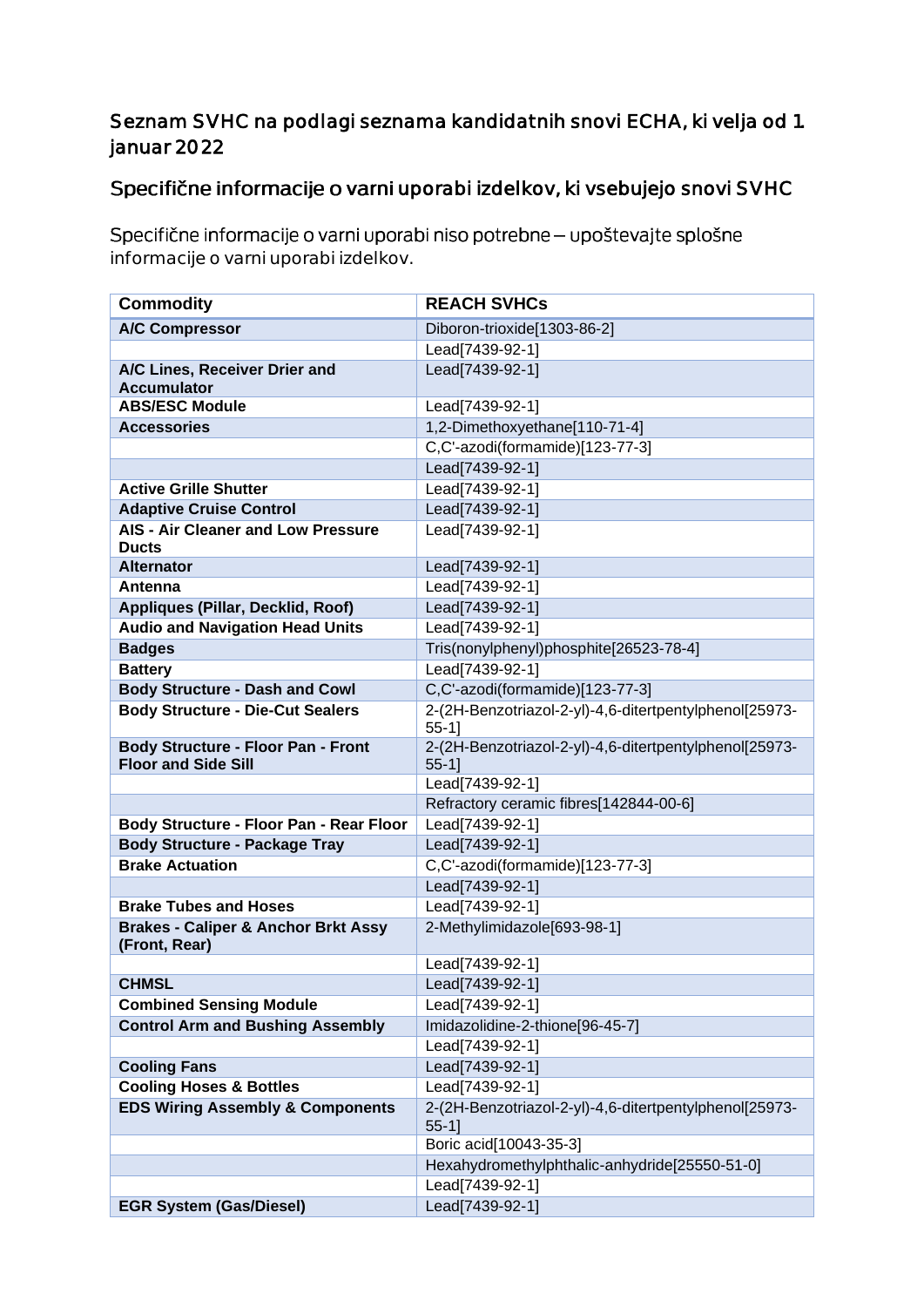| <b>Electro/Mechanical Devices</b>                                      | Lead[7439-92-1]                                        |
|------------------------------------------------------------------------|--------------------------------------------------------|
| <b>Electro/Mechanical Devices - Security</b>                           | Lead[7439-92-1]                                        |
| <b>Electronic Modules - Displays</b>                                   | Lead[7439-92-1]                                        |
| <b>Electronic Modules - SYNC</b>                                       | 2-Methylimidazole[693-98-1]                            |
|                                                                        | Lead[7439-92-1]                                        |
| <b>Engine Covers and Badges</b>                                        | Lead[7439-92-1]                                        |
| <b>Engine Sealing (Including head</b>                                  | Lead[7439-92-1]                                        |
| gaskets)                                                               |                                                        |
| <b>Evaporator and Blower Assemby</b>                                   | 2,4-Di-tert-butyl-6-(5-chlorobenzotriazol-2-           |
| (HVAC Module)                                                          | yl)phenol[3864-99-1]                                   |
|                                                                        | C,C'-azodi(formamide)[123-77-3]                        |
|                                                                        | Lead[7439-92-1]                                        |
| <b>Exhaust Cold End (Muffler &amp; Output</b><br><b>Pipe Assembly)</b> | Lead[7439-92-1]                                        |
| <b>FEAD</b>                                                            | Lead[7439-92-1]                                        |
| <b>Fixed Glass</b>                                                     | Lead[7439-92-1]                                        |
| <b>Fixed Glass Roof</b>                                                | Lead[7439-92-1]                                        |
| <b>Front / Rear Door Trim</b>                                          | C,C'-azodi(formamide)[123-77-3]                        |
| <b>Fuel Injection</b>                                                  | Lead[7439-92-1]                                        |
| <b>Fuel Lines</b>                                                      | 2,4-Di-tert-butyl-6-(5-chlorobenzotriazol-2-           |
|                                                                        | yl)phenol[3864-99-1]                                   |
|                                                                        | Lead[7439-92-1]                                        |
| <b>Fuel Tanks</b>                                                      | Lead[7439-92-1]                                        |
| <b>GOR and Radiator Support</b>                                        | Lead[7439-92-1]                                        |
| Half Shaft(s)                                                          | Sodium borate, decahydrate[1303-96-4]                  |
| <b>Headlamp / Side Marker</b>                                          | Lead[7439-92-1]                                        |
| <b>Headliner / Sunvisor</b>                                            | Lead[7439-92-1]                                        |
| <b>I/S Mirror</b>                                                      | Lead[7439-92-1]                                        |
| <b>Instrument Cluster</b>                                              | Lead[7439-92-1]                                        |
| <b>Interior Lighting</b>                                               | Lead[7439-92-1]                                        |
| <b>IP Finish Panels/Registers</b>                                      | 2,4-Di-tert-butyl-6-(5-chlorobenzotriazol-2-           |
|                                                                        | yl)phenol[3864-99-1]                                   |
|                                                                        | Tris(nonylphenyl)phosphite[26523-78-4]                 |
| Knuckle (Front, Rear)                                                  | Lead[7439-92-1]                                        |
| Latches - Hood, Decklid and Liftgate<br><b>Latches</b>                 | Imidazolidine-2-thione[96-45-7]                        |
|                                                                        | Lead[7439-92-1]                                        |
| Latches - Side Door/Latch Mini Module                                  | Lead[7439-92-1]                                        |
| <b>Locks</b>                                                           | 1,2-Dimethoxyethane[110-71-4]                          |
|                                                                        | 1-Methyl-2-pyrrolidone[872-50-4]                       |
|                                                                        | Lead[7439-92-1]                                        |
| <b>Luggage and Interior Cargo</b><br><b>Management/Covers</b>          | Imidazolidine-2-thione[96-45-7]                        |
|                                                                        | Tris(nonylphenyl)phosphite[26523-78-4]                 |
| <b>Mirrors</b>                                                         | 6,6'-Di-tert-butyl-2,2'-methylenedi-p-cresol[119-47-1] |
|                                                                        | C,C'-azodi(formamide)[123-77-3]                        |
|                                                                        | Lead[7439-92-1]                                        |
| <b>Park Assist</b>                                                     | Lead[7439-92-1]                                        |
| <b>PATS Transceiver</b>                                                | Lead[7439-92-1]                                        |
| <b>PCV System</b>                                                      | Imidazolidine-2-thione[96-45-7]                        |
| <b>Pedal Box</b>                                                       | Lead[7439-92-1]                                        |
| <b>Powertrain Control Module (PCM/EEC/</b><br>ECM)                     | 4,4'-Isopropylidenediphenol[80-05-7]                   |
|                                                                        | Lead[7439-92-1]                                        |
| <b>PT Mounts</b>                                                       | Lead[7439-92-1]                                        |